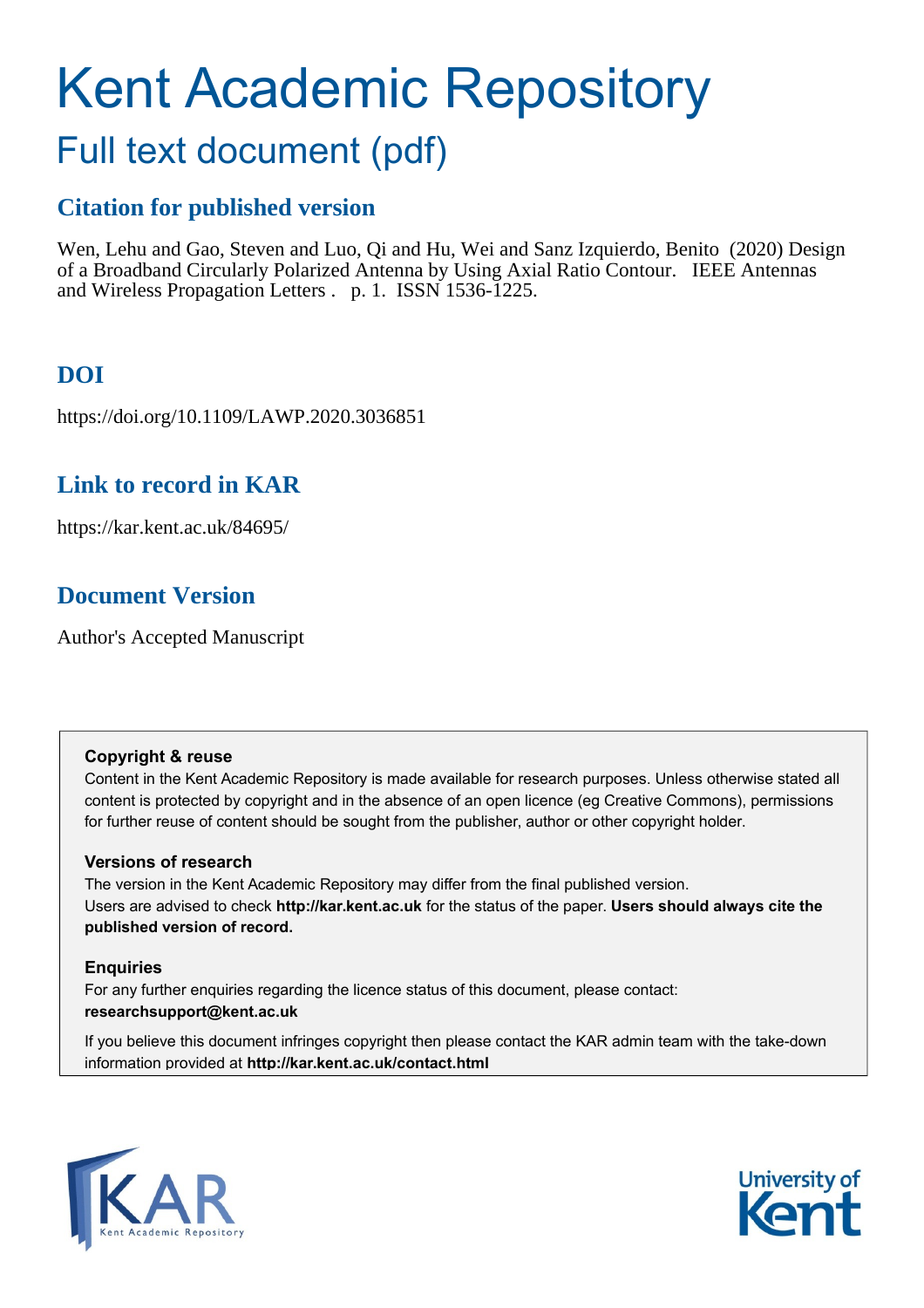# Design of a Broadband Circularly Polarized Antenna by Using Axial Ratio Contour

Lehu Wen, Steven Gao, *Fellow, IEEE*, Qi Luo, *Senior Member, IEEE,*  Wei Hu, *Member, IEEE*, and Benito Sanz-Izquierdo

*Abstract***—A novel method of using axial ratio (AR) contour to design a broadband circularly polarized (CP) antenna is presented in this letter. By resolving a radiated CP wave into two orthogonal far-field components, the resulted AR will be determined by the radiated power and phase differences between the two orthogonal components. Therefore, a series of AR contours can be obtained for different AR values of the radiated wave. In the AR contour, details of phase-advance, phase-lag, power-advance, and power-lag can be simultaneously observed along with the resulted AR. Based on these analyses, the AR contour is first utilized to directly design a broadband CP antenna instead of using the traditional AR versus frequency curve to achieve optimal AR bandwidth. Compared to the traditional AR curve, the method of using AR contour to design CP antenna is more effective and informative. The designed broadband CP antenna was also fabricated and measured for the final performance verification.**

*Index Terms***—Axial ratio, broad bandwidth, circularly polarized antenna.**

#### I. INTRODUCTION

CIRCULARLY polarized (CP) antennas can reduce the communication fading effect, increase the communication multi-path fading effect, increase the communication channel capacity, and have the advantage of orientation flexibility between the transmitting and receiving antennas [1]. Therefore, CP antennas have been widely applied in many wireless communication systems, such as satellite, radio frequency identification, navigation, radar, etc. With the fast development of these systems, increasingly wider impedance and axial ratio (AR) bandwidths are required for CP antennas.

To obtain broad impedance bandwidth for unidirectional CP radiation, crossed dipoles are commonly used in these antenna designs. By using the integrated phase delay lines [2]-[7] and the self-phased dipole arms [8]-[10], wideband CP dipole antennas are developed. With the help of arc-shaped phase delay line, rectangular strips [2] and L-shaped strips [3] are excited for CP radiation. To further improve the bandwidth for CP radiation, crossed loops [4], corner chamfered square

This work was supported in part by China Research Institute of Radiowave Propagation, in part by EPSRC grants EP/N032497/1, EP/P015840/1, and EP/S005625/1, and in part by China Scholarship Council. *(Corresponding author: Lehu Wen.)*

L. Wen, S. Gao, and B. Sanz-Izquierdo are with the School of Engineering and Digital Arts, University of Kent, Canterbury, CT2 7NT, U.K. (e-mail: [lw347@kent.ac.uk\)](mailto:lw347@kent.ac.uk)

Q. Luo is with the School of Physics, Engineering and Computer Science, University of Hertfordshire, Hatfield, AL10 9AB, UK.

W. Hu is with the National Key Laboratory of Antennas and Microwave Technology, Xidian University, Xian, 710071, China.

patches [5], and slot etched polygonal patches [6] are utilized for parasitic radiation with the enhanced AR bandwidth. In addition, by using the internal phase difference between the small and large loops, a cavity-backed CP antenna with simple structure and enhanced gain is presented in [8]. With the help of the travelling current on the S-shaped dipole arm [10], AR bandwidth of 60% is achieved with the wide AR beamwidth. In addition, by using series-feed method [11]-[12] and quadrature feed networks [13]-[15], broadband antennas are achieved for the stable unidirectional CP radiation.

In these designs, single AR curve is normally used to directly characterize the required AR bandwidth. However, how to obtain and control the background information of the radiated waves to achieved broad AR bandwidth is always neglected. To analyze the background information of the resulted AR, the radiated orthogonal far-field components are researched for detailed illustration of the resulted AR. However, these details of the resulted AR and radiated far-field components are always illustrated independently and difficult to evaluate as whole.

In this letter, to evaluate the resulted AR and the far-field components as whole for the radiated planar wave from the antenna, it is found that by showing the radiated far-field components in the AR contour, the resulted AR and the resolved far-field orthogonal components can be simultaneously evaluated. Key information of the far-field orthogonal components, including the phase-advance, phase-lag, power-advance, and power-lag, can be simultaneously observed along with the resulted AR. To utilize this design concept, a broadband CP antenna is designed by directly using the radiated far-field components instead of using the traditional AR curve to achieve broad AR bandwidth. The designed CP antenna was also fabricated and measured for the final performance verification. The design example proves that the method of using the AR contour is very effective and informative for the design of the broadband CP antenna.

#### II. AR CONTOUR

In this work, the AR contour is first utilized as an effective and informative method to design CP antenna. Suppose that a far-field electromagnetic plane wave radiated from an antenna is propagating toward the  $+z$  direction in the Cartesian coordinate system, the plane wave can be resolved into the two orthogonal components, x-axis polarized wave  $(E_x)$  and y-axis polarized wave  $(E_v)$ . The relation between the x-axis polarized wave and y-axis polarized wave here is defined as

$$
\frac{E_x}{E_y} = Me^{j\phi} \tag{1}
$$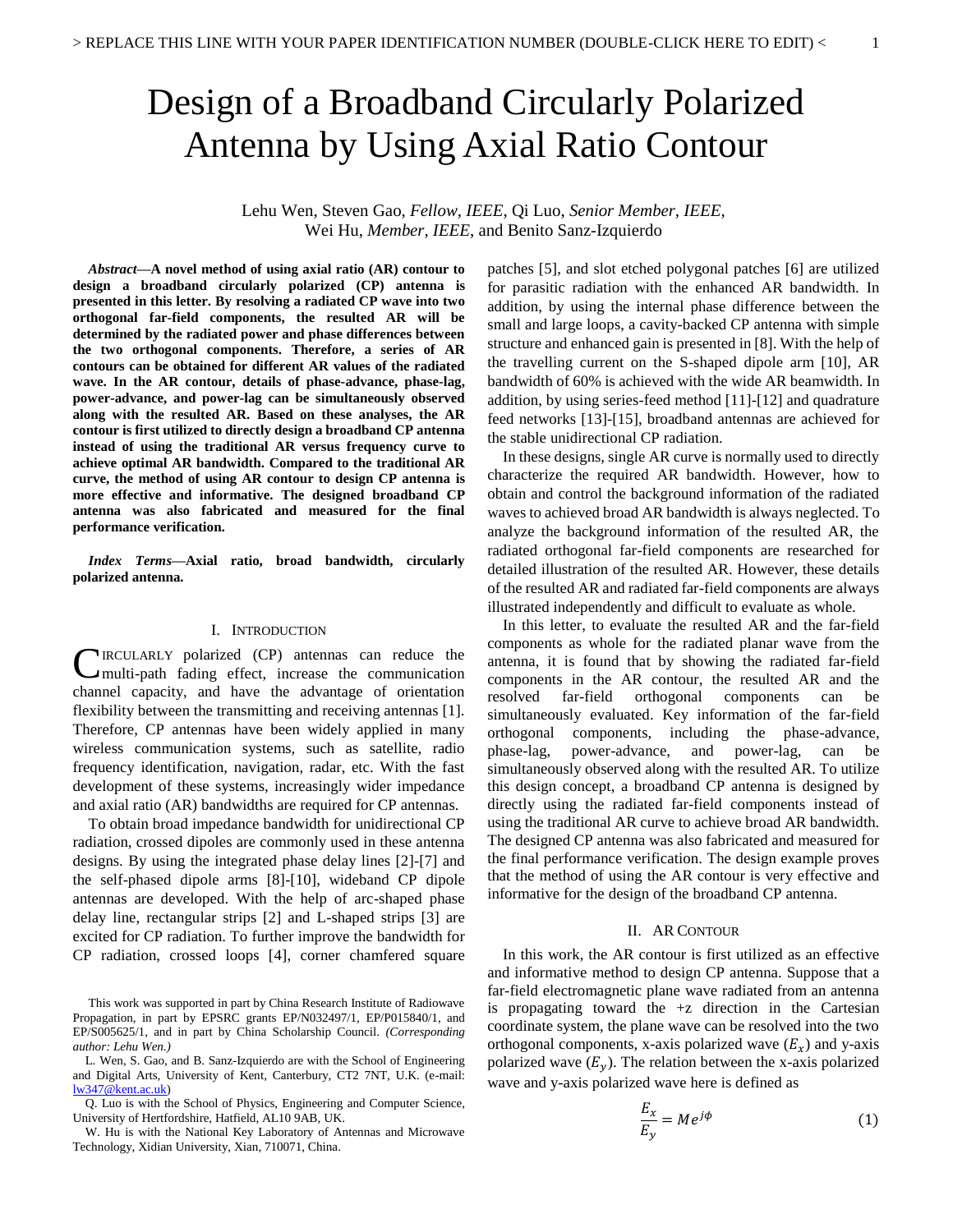where  $M$  is the magnitude ratio of these two orthogonal components ( $E_x$  and  $E_y$ ), and  $\phi$  is the corresponding phase difference between  $E_x$  and  $E_y$ . Therefore, the AR of this plane wave can be expressed as the function of M and  $\phi$  [16], that is

$$
AR = \sqrt{\frac{1 + M^2 + \sqrt{1 + M^4 + 2M^2 \cos(2\phi)}}{1 + M^2 - \sqrt{1 + M^4 + 2M^2 \cos(2\phi)}}}
$$
(2)

By using (2), the relation of M and  $\phi$  under the arbitrary constant AR can be obtained, then the contours of different AR values can be plotted in a figure. The resulted different AR contours are shown in Fig. 1. Note that Fig. 1 (a) and Fig. 1 (b) represent the right-hand polarized wave and left-hand polarized wave respectively. For the right-hand polarized wave shown in Fig. 1 (a), the center of the contour stands for the power difference between  $E_x$  and  $E_y$  is 0 dB, and the corresponding phase difference is the exact 90°. Therefore, an ideal right-hand CP wave is realized in the center of the contour. It can also be observed in the figure that if the phase difference  $(\phi)$  keeps exactly 90°, the power difference (M in dB) equals the resulted AR (in dB). If the power difference is exactly 0 dB, the phase difference of the resulted AR less than a given value will be determined and confined by the according AR contour. Similar characteristics can also be obtained for the left-hand polarized wave shown in Fig. 1 (b).



Fig. 1. The relations between M and  $\phi$  when AR equals 5 dB, 4 dB, 3dB, 2 dB, and 1 dB. (a) Right-hand polarized wave. (b) Left-hand polarized wave.



Fig. 2. (a) Background information obtained in the AR contour. (b) The calculated AR versus frequency of four lines in the left figure.

By plotting phase difference versus power difference figure and shown with the AR contour, more background information can be observed compared to the single AR curve. As shown in Fig. 2 (a), four different zones are observed and split by Line 1 and Line 3 in the coordinate system. Line 1 is the constant line of  $\phi = 90^{\circ}$ , which splits the plane into the top phase-advance zone and the bottom phase-lag zone. Line 3 is the constant line of M=0 dB, which splits the plane into the left power-lag zone and the right power-advance zone. In the figure, Line 2 and Line 4 are the arbitrary straight lines passing through the

boundary of constant AR=5 dB contour and the center point as the straight Line 1 and Line 3. It can be seen that although straight Lines 1, 2, 3, and 4 have different phase and power changing characteristics as shown in Fig. 2 (a), they have the same AR responses versus frequency, which are shown in Fig. 2 (b). In the traditional design of CP antenna, AR versus frequency curve is commonly used for the direct and intuitive research method as shown in Fig. 2 (b). However, it omits the important information of the phase and power variance characteristics of the radiated far-field components. In this work, these background far-field details are elaborately combined with the resulted AR contour to design CP antenna with increased far-field information and design effectiveness.

#### III. ANTENNA DESIGN

In this section, a broadband CP antenna is designed as an example to demonstrate the above design concept to illustrate how to design a CP antenna directly using the radiated far-field components instead of the traditional single AR versus frequency curve.



Fig. 3. Configuration of the broadband CP antenna example. (a) 3D view. (b) Top view of the antenna radiator. (Parameters of the antenna configuration. Lg=120 mm, H=30 mm, W1=5 mm, L1= 17.8 mm, W2=4 mm, L2=40 mm, D1=0.9 mm, R1=2.7 mm, W3=1 mm, D2=1 mm.)

Fig. 3 (a) shows the 3D view of a design example of a  $\begin{array}{ccc} 5 & 4 & 3 & 2 & 1 & 0 & 1 & 2 & 3 & 4 & 5 \\ \hline M_{(dB)} & & & & \end{array}$  broadband CP antenna, which is composed of a radiator printed on a substrate, a coaxial cable to feed the radiator, and a square reflector with the length of Lg and distance of H under the radiator for the unidirectional radiation. In Fig. 3 (b), the radiator consists of the crossed dipoles and the arc-shaped strips for required quadrature phase shift. The arc-shaped strip has the width of W3 and radius of R1. Four rotational and symmetrical C-shaped parasitic strips are utilized to improve the operation bandwidth for CP radiation. The C-shaped strips have the width of W2 and the length of L2. Note that the top layer of the substrate is shown in red colour, and the bottom layer is shown in green colour in the figure. A substrate of Rogers 4003C with the relative permittivity of 3.55 and thickness of 0.813 mm is used for the antenna design. Detailed parameters of this antenna are shown in the caption of Fig. 3.

> Fig. 4 (a) shows the design steps of the demonstrated antenna. Ant. 1 is the initial linearly polarized dipole antenna without both the phase delay lines and parasitic strips. Ant. 2 is the crossed dipole antenna with only circular phase delay lines. Ant. 3 is the final demonstrated antenna. All these antennas have the same configuration of the reflector. Fig. 4 (b) shows the changing tendency of the far-field components radiated from these antennas. As can be seen, the radiated far-field components of Ant. 1 is dominated by the x-axis polarization with very strong magnitude. To achieve CP radiation, y-axis arranged dipole and phase delay line are incorporated into Ant.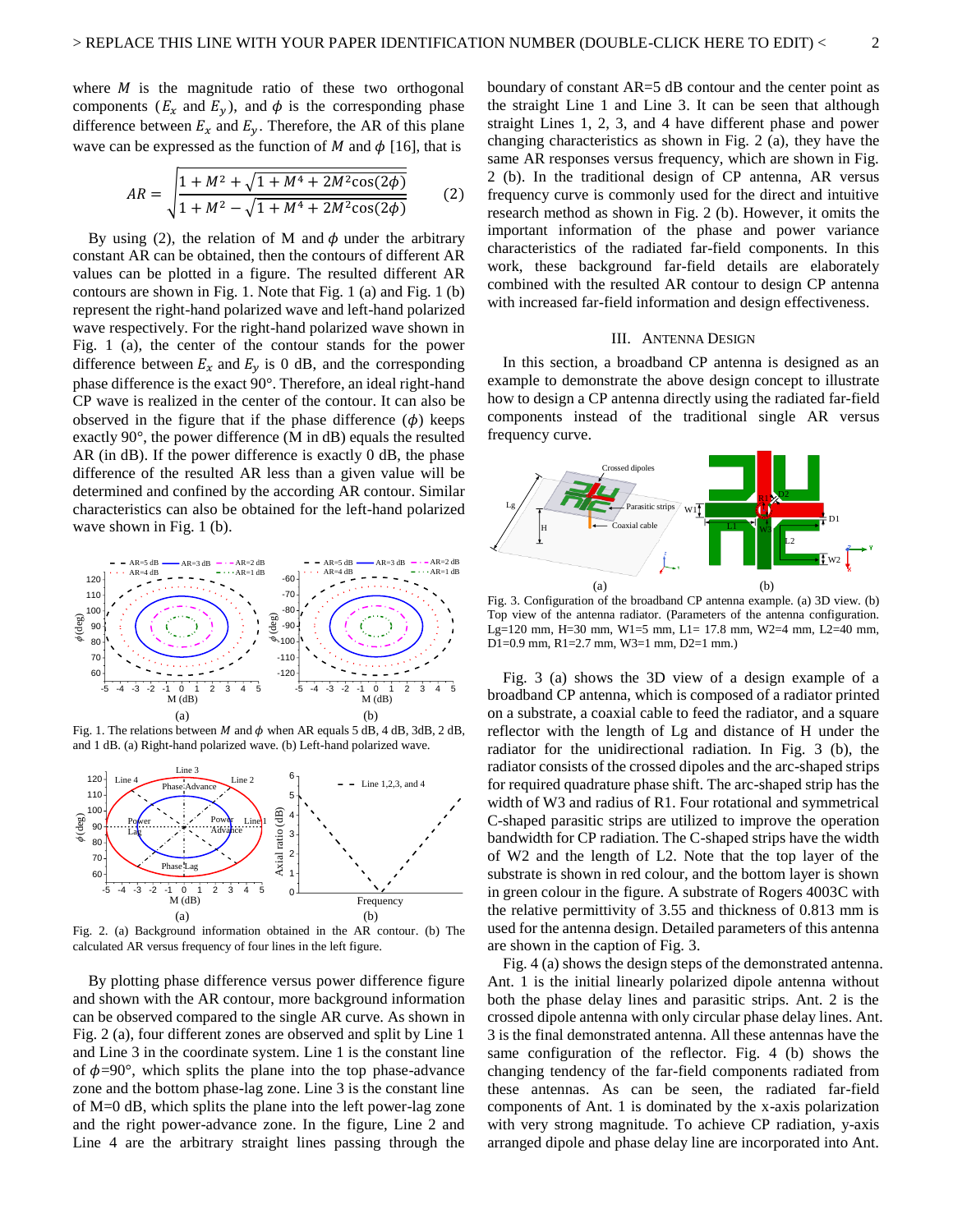2. So the far-field component curve of Ant .2 moves closely to the small AR=3 dB contour. To improve the AR bandwidth, four C-shaped parasitic strips are introduced and designed near the dipole arms. Therefore, the curve of Ant. 3 is squeezed together forming an AR loop, and is located in the center of AR=3 dB contour with much wider AR bandwidth.

Fig. 4 (c) shows the simulated ARs and S-parameters of these antennas designed step by step. It can be seen that, only one AR minimum is observed for Ant. 2, while two AR minima are obtained for Ant. 3, and the bandwidth is greatly improved. The curves of the reflection coefficient from Ant. 1 to Ant. 3 also show that the impedance bandwidth is gradually improved by using crossed dipoles and C-shaped parasitic strips. The overlapped bandwidth AR<3 dB and  $|S_{11}|<10$  dB is greatly improved from 2.45-2.71 GHz (10% for Ant. 2) to 2.11-2.83 GHz (29% for Ant. 3).



Fig. 4. Design of the demonstrated the antenna step by step. (a) Antennas in each step. (b) Simulated power ratio M and phase difference *ϕ*. (c) Simulated ARs and S-parameters.



Fig. 5. Simulated far-field components and reflection coefficient vary with different lengths of the phase delay line (Ls). (a) Far-field components. (b) Reflection coefficient.

Along with the AR contour, the AR performance of the CP antenna can be more effectively and informatively designed by using the radiated far-field components as compared to the single AR curve. In this antenna design, different parameters have different effects on the CP performance, and will move the far-field components to different zones or in different directions. To conveniently obtain the optimal AR bandwidth, only AR=3 dB contour is included in the figures for the radiated far-field components. Fig. 5 (a) shows the radiated far-field components vary with the length of the phase delay line (La). Note that La is arc length of the phase delay line (where  $La=3\pi\times R1/2$  in the figure. As shown in the figure, as the increase of the phase delay line, the curve moves obviously along the  $\phi$ -axis with phase-advance. In addition, the curve changes slightly moves along the M-axis. This denotes that the length of the phase delay line not only affects the radiated phase difference of the crossed dipoles, but also slightly affects the magnitude ratio of the radiated x-axis polarized wave to the y-axis polarized wave. Fig. 5 (b) shows the simulated reflection coefficient varies with the length of the phase delay line. The phase delay line can change the input impedance of the antenna. When La is increased from 10.8 mm to 14.6 mm, the reflection at the input port becomes weak and the impedance bandwidth is increased accordingly.

The radiated far-field components and reflection coefficient vary with different lengths of the dipole arm (L1) are shown in Fig. 6. As the increase of L1 shown in Fig. 6 (a), the AR at lower frequency moves towards the AR=3 dB contour, whereas the AR at the upper frequency only slightly changes. Note that the increase of L1 makes the warped AR loop in the AR contour growing bigger, which can be utilized to increase the AR bandwidth. Fig. 6 (b) shows the reflection coefficient varies with the length of the dipole arm. As the increase of L1, the bandwidth at the lower band is increased obviously. However, the reflection coefficient at the upper band is nearly unchanged. Ant. 1 Ant. 2  $\frac{2}{\pi}$  Ant. 3  $\frac{1}{\pi}$  o This means that the dipole length mainly controls the resonance at the lower band.



Fig. 6. Simulated far-field components and reflection coefficient vary with  $L = 10.8 \text{ mm}$   $\qquad \qquad$   $\qquad \qquad$   $\qquad \qquad$  different lengths of the dipole arm (L1). (a) Far-field components. (b)



Fig. 7. Simulated far-field components and reflection coefficient vary with the different length of the C-shaped strips (L2). (a) Far-field components. (b) Reflection coefficient.

Fig. 7 shows the effects of the parameters of the parasitic C-shaped strips on the radiated far-field components and S-parameters of the CP antenna. As shown in Fig. 7 (a), when the length of the C-shaped strips (L2) increases from 38 mm to 42 mm, the AR at the lower frequency moves towards the AR=3 dB contour, but the AR at the upper frequency moves away from the AR=3 dB contour. In addition, the AR at the upper frequency changes moves more obviously as compared to the lower frequency. This denotes that L2 has a more significant influence on the AR at the upper frequency. In addition, the warped AR loop in the AR=3 dB contour becomes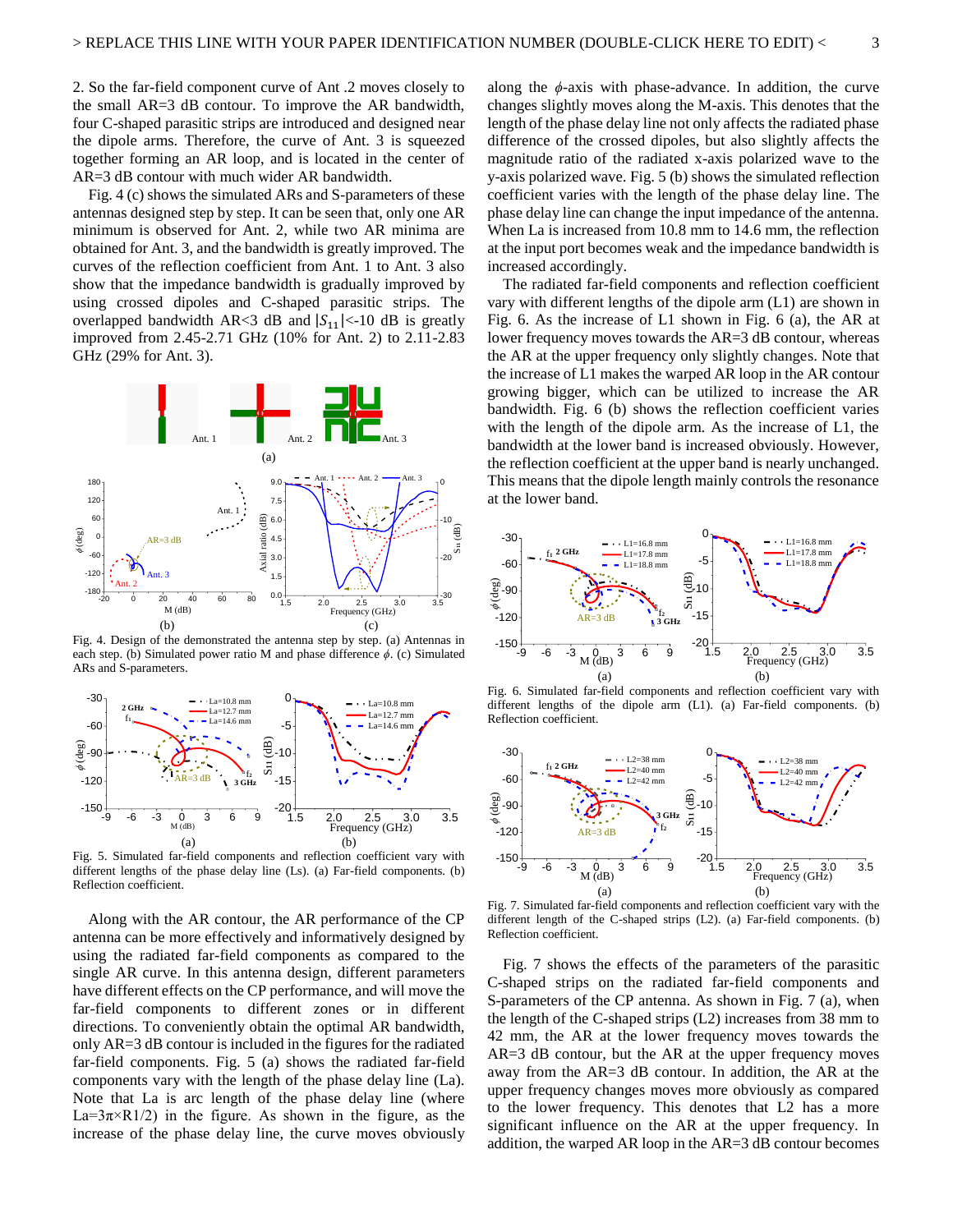bigger as the increase of L2, which can also be utilized to increase the AR bandwidth. Fig. 7 (b) shows the simulated reflection coefficient varies with the parameters of the parasitic C-shaped strips. When the length of the C-shaped strips is increased, the resonance at the upper band shifts to the lower frequency, which causes the impedance bandwidth is decreased. Whereas the resonance at the lower band is slightly changed as compared to the resonance at the upper band.



Fig. 8. Simulated far-field components and reflection coefficient vary with the different coupling distances (D1). (a) Far-field components. (b) Reflection coefficient.

The effect of the coupling distance D1 between the parasitic strips and the crossed dipoles on the radiated far-field components of the CP antenna is shown in Fig. 8 (a). The coupling distance has a more direct effect on the magnitude ratio of the x-axis polarized wave to the y-axis polarized wave. As the increase of D1, the AR curve in the AR=3 dB contour moves almost horizontally towards the power-lag zone and along the M-axis. This means that the coupling distance (D1) can be used to adjust the magnitude ratio of two orthogonally radiated waves, but has little effect on the phase difference of the radiated waves. Fig. 8 (b) shows the reflection coefficient varies with the different coupling distances (D1) between the dipole arm and the parasitic strips. As the decrease of D1 (It means the coupling is intensified), the impedance bandwidth shifts to the lower frequency in general. It can be observed that the reflection at the center band is almost unchanged, but improved at the lower band and deteriorated at the upper band. Through the detailed parameter studies shown in Fig. 5 to Fig. 8, it will be easy to develop a broad overlapped impedance and AR bandwidth for the CP antenna.

#### IV. MEASURED RESULTS

The broadband CP antenna was fabricated and measured to verify the design concept. Fig. 9 shows the photograph of the fabricated prototype. The S-parameter of the CP antenna was measured by the Anritsu 37397C vector network analyzer, and the AR was measured in the ASYSOL far-field antenna measurement system at University of Kent. Fig. 10 (a) shows the measured and simulated ARs and reflection coefficients of the fabricated prototype. As can be seen, the measured working frequency band slightly shifts to the higher frequency, but the variance tendency agrees well with the simulated results. The measured impedance bandwidth for  $|S_{11}|<10$  dB is from 2.07 GHz to 3.01 GHz. The measured AR bandwidth for AR<3 dB is from 2.15 GHz to 2.93 GHz with two AR valleys.

The measured and simulated far-field components of the power ratio M and phase difference *ϕ* are also shown in Fig. 10 (b) for a good comparison. The expected warped AR loop is measured and observed within the AR=3 dB contour. As can be seen, the AR curve slightly shifts to the top left part of the figure because of the shift of the working frequency band. However, the AR curve variance tendency agrees reasonably with the simulated AR curve. Fig. 11 shows the measured and simulated radiation patterns in xz plane at 2.2 GHz, 2.5 GHz, and 2.9 GHz. As can be seen, good agreement can be obtained between these results. High radiation efficient is achieved with the measured value higher than 90% within the bandwidth. The slight difference between the measured and simulated results may be caused by the fabrication tolerance and measurement errors in the lab.



Fig. 9. Photograph of the fabricated prototype.



Fig. 10. (a) Measured and simulated ARs and  $S<sub>11</sub>$  of the fabricated prototype. (b) Measured and simulated power ratio M and phase difference  $\phi$  shown in the AR=3 dB contour.



Fig. 11. Measured and simulated radiation patterns at (a) 2.2 GHz, (b) 2.5 GHz, and (c) 2.9 GHz.

#### V. CONCLUSION

This paper proposes a method of using AR contour to design a broadband CP antenna. By resolving the radiated CP wave into the two orthogonally polarized waves, the phase difference and power difference of the far-field components will be determined by its related AR contour. A series of AR contours can be obtained for different AR values of the radiated wave. Details of phase-advance, phase-lag, power-advance, and power-lag of the radiated far-field orthogonal components can be observed along with the resulted AR. A broadband CP antenna is then designed and demonstrated by directly using the radiated far-field components instead of the traditional AR versus frequency curve to achieve the broad AR bandwidth for the first time. The design example demonstrates that the method of using the AR contour is very effective and informative to design the broadband CP antenna.